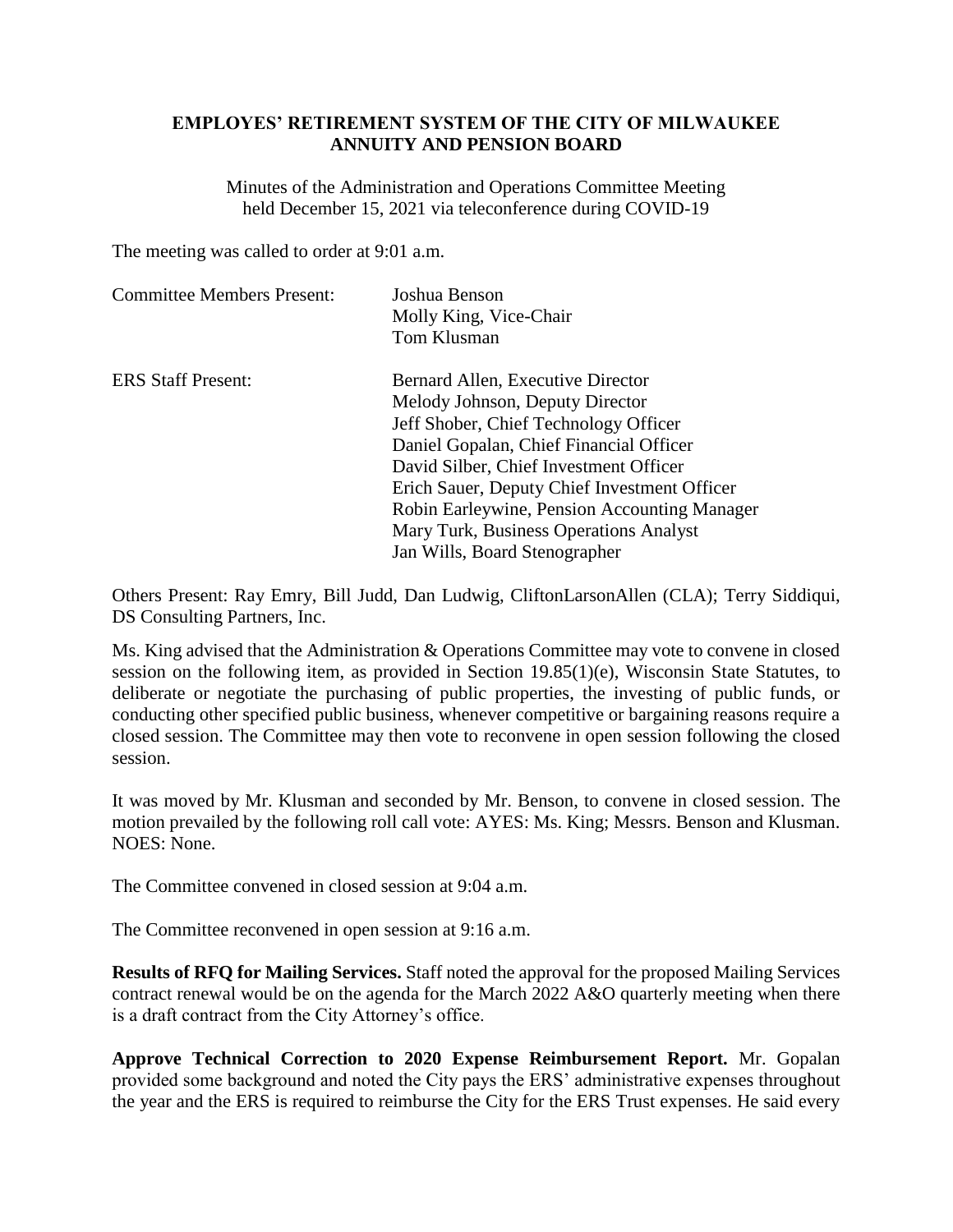month the ERS reimburses the City based on what expenses have been paid out. Mr. Gopalan also said after year end, the Trust expenses are reconciled in order to determine the final payment to the City. He noted, the Board approved the final payment to the City totaling \$940,052.41 at the February 2021 Board meeting. However, in March 2021, accounting staff discovered a calculation error in one of the spreadsheets used to reconcile the Trust expenses. This error resulted in misclassification of expenses totaling \$630,121.45 as non-trust items instead of the correct amount of \$397,581.45. An adjustment was made to correct the error prior to making the payment to the City. Staff added that the actual amount paid to the City did not change as it remained the same. Further, staff said expenses reimbursed to the city would be no more or less as a result of reclassification of the totals from non-Trust to Trust. It was noted the calculation error occurred within a spreadsheet cell that affected only summary totals not specific line item expense amounts paid to the City. Discussion ensued.

It was moved by Mr. Klusman, seconded by Mr. Benson, and unanimously carried, to approve the technical correction to 2020 Expense Reimbursement Report.

Ms. King advised that the Administration & Operations Committee may vote to convene in closed session on the following item as provided in Section 19.85(1)(i), Wisconsin State Statutes, for considering all matters related to acts by businesses under s. 560.15 which, if discussed in public could adversely affect the business, its employees or former employees. The Committee may then vote to reconvene in open session following the closed session.

**Audit Reports.** It was moved by Mr. Klusman and seconded by Mr. Benson, to convene in closed session. The motion prevailed by the following roll call vote: AYES: Ms. King; Messrs. Benson and Klusman. NOES: None.

The Committee convened in closed session at 9:24 a.m.

The Committee reconvened in open session at 10:11 a.m.

It was moved by Mr. Benson, seconded by Mr. Klusman, and unanimously carried, to approve and place on file the Audit Reports as completed by CliftonLarsonAllen.

**IT Projects Portfolio.** As a matter of information, Committee members received the IT Projects and Ticket Statistics, as well as the IT Portfolio. Mr. Shober discussed individual items on the reports.

**Organizational/Personnel Update.** Ms. Johnson stated the ERS has been working with DER for several months to fill the Network Administrator position as there has been difficulty in finding qualified candidates. She said another option is being pursued to reclassify the position as a Network Security Administrator. Discussion ensued. Ms. Johnson said the job description would also be updated to incorporate cyber security due to the uptick in incidents. Mr. Shober added that cyber security would be their primary responsibility. Mr. Benson suggested that Staff work with DER to try to get them to hire anywhere within the pay range. Ms. Johnson noted the Program Assistant II position is vacant but Mr. Gopalan is not filling it at this time because DER will